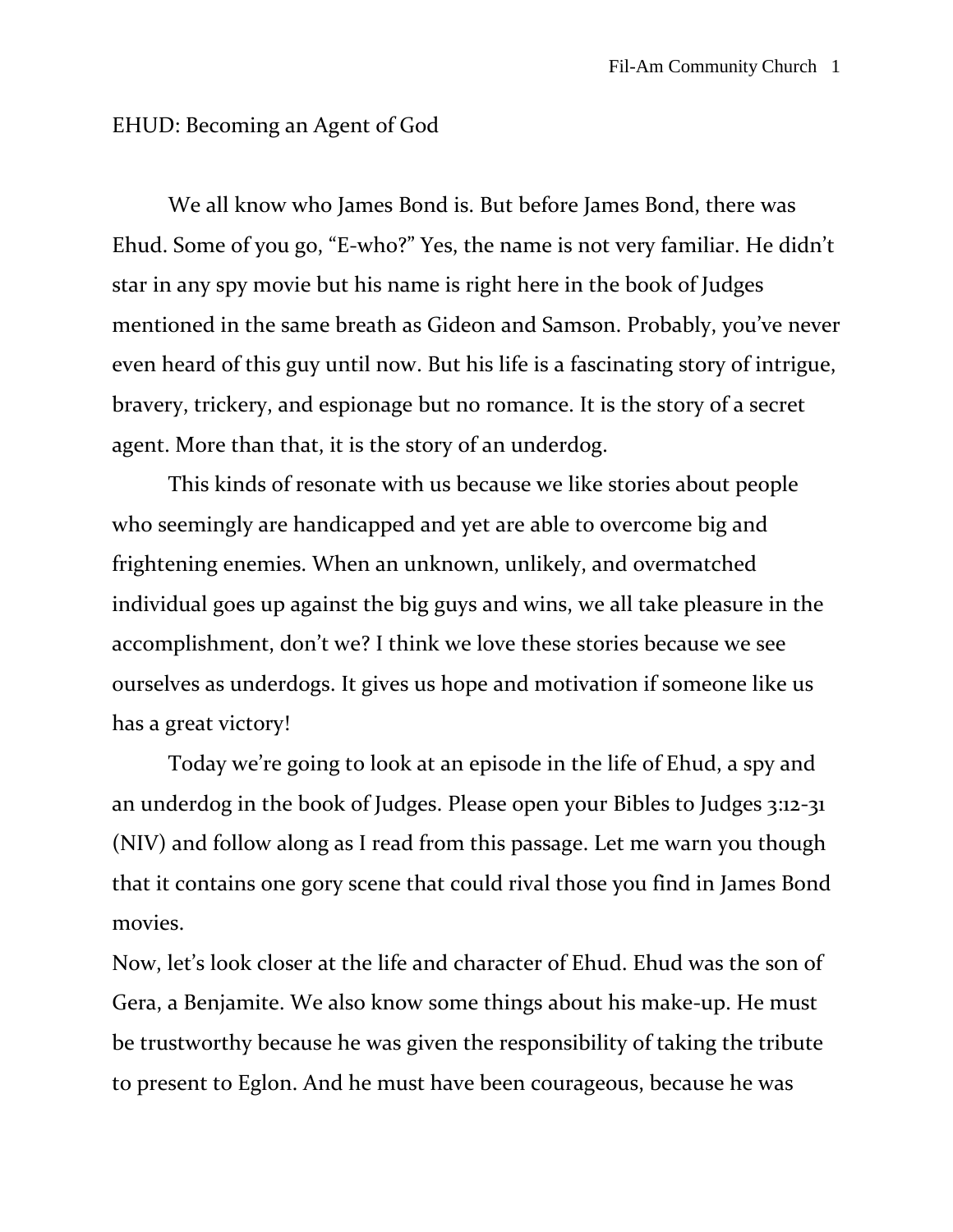willing to go it alone. Unlike the Terminator or Rambo, he didn't go in with a lot of heavy artillery. All he took was a double-edged, 16-inch dagger. Ehud was a military strategist. He plotted to kill Eglon, to get him alone, to tantalize him with something very special. And he had an escape route planned.

That's why Ehud reminds me of James Bond. He was a secret agent. He was a man with a mission from God. The story of his assassination of King Eglon reads like a spy novel.

Today, I want to make some observations about this man Ehud that I believe can be applied to our lives. From his life, we can derive three principles that can help us to become ourselves an agent of God. But as agents, we should differ from Ehud in two respects. First, we're to be visible agents not secret agents. As Jesus says in Matthew 5:16, "*Let your light shine before men."* And more obviously, we don't go around killing people in the name of God. We're to pray for our enemies as Jesus says in Matthew 5:44, *"Love your enemies and pray for those who persecute you."* 

So, here are the three principles you can apply in your life to become an agent of God.

## **I. I MUST CONFRONT THE ENEMY**

Ehud wasn't afraid to confront the enemy (in this case, Eglon who represented sin).You can't read the book of Judges without talking about sin. For instance, sin can grow to an obese state. We see this in Eglon, the king of Moab. If you let sin go unchecked, it just grows, and it can become terribly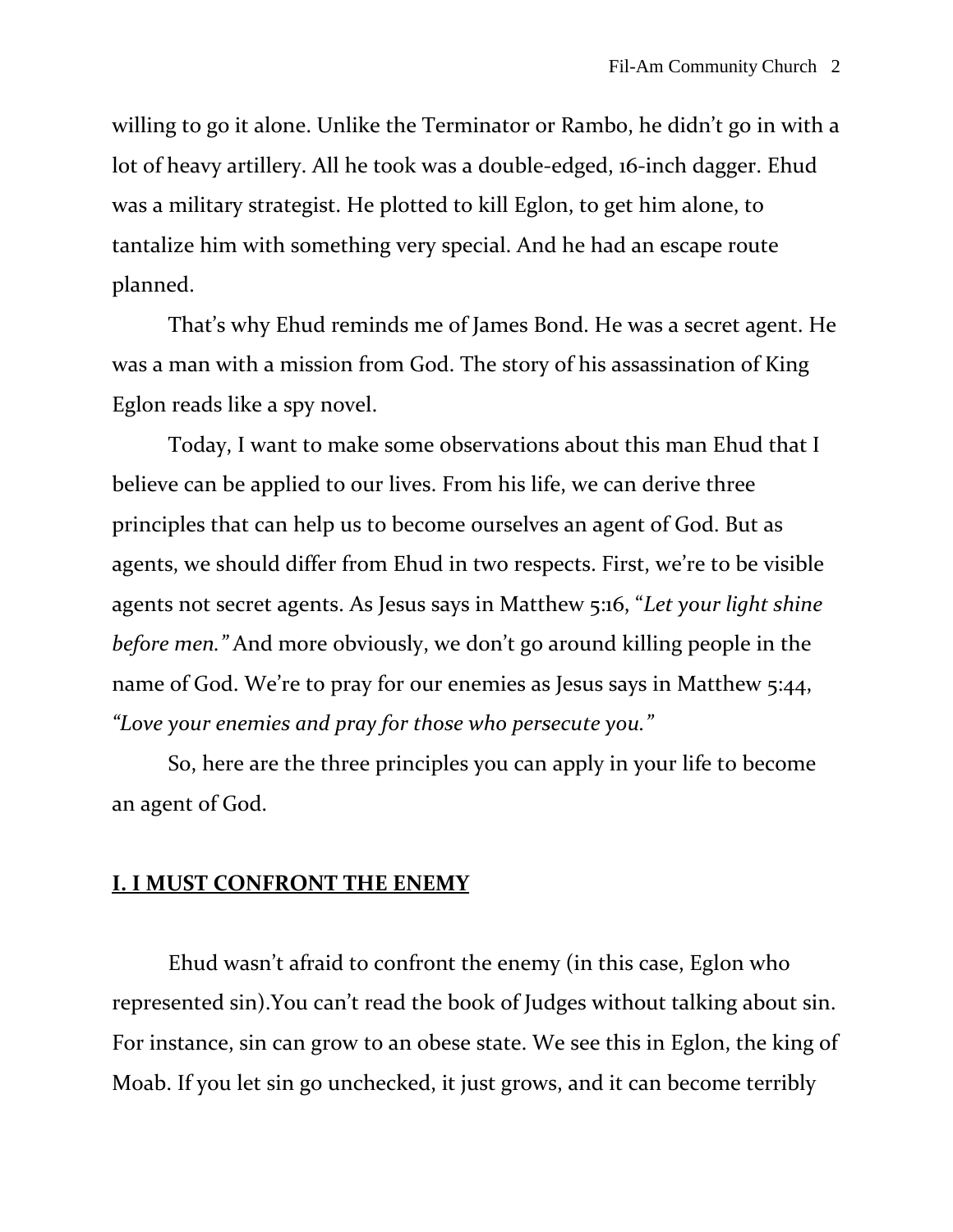fat. And sin is ugly. I think the story of Ehud has tremendous shock value. We can try to justify sin, we can paint it pretty colors, we can deny its importance or relevance, but when we look at it for what it is, it's just plain ugly. At first, it seems pretty and likable but it shows its ugliness once you dabble with it. And get this, sin is not easy to kill. It doesn't go away by ignoring it. It must be faced head-on – like Ehud taking on Eglon – even if it is gory and disgusting.

I read the true story of John Hanneman. He's a Christian who called his pastor inquiring about getting married. His pastor asked him if he and his fiancée were both Christians, and he said he was, but she was not.

They talked about that for a little bit, and they were even able to talk about some of the patterns that had developed in his life and in his relationship with this woman. Evidently they were doing things that an unmarried couple should not be doing. Finally, the pastor said, "I have to be honest with you. I cannot be involved in your marriage because of what the scriptures say about a Christian marrying or having a relationship with a non-believer." It was a real blow to John.

Then, a couple of weeks later, John and the pastor had lunch together, and he told his pastor that he had called off the marriage and was in the process of severing the relationship completely. He had begun to see the patterns that had developed in his life over the last few years, and how he had become dependent on women. In this relationship he was dependent upon her, not God. She controlled his life. So for the first time he said no to the flesh, no to what he thought he wanted to do, and yes to God. He was learning about God again. He was back in church; he was growing, and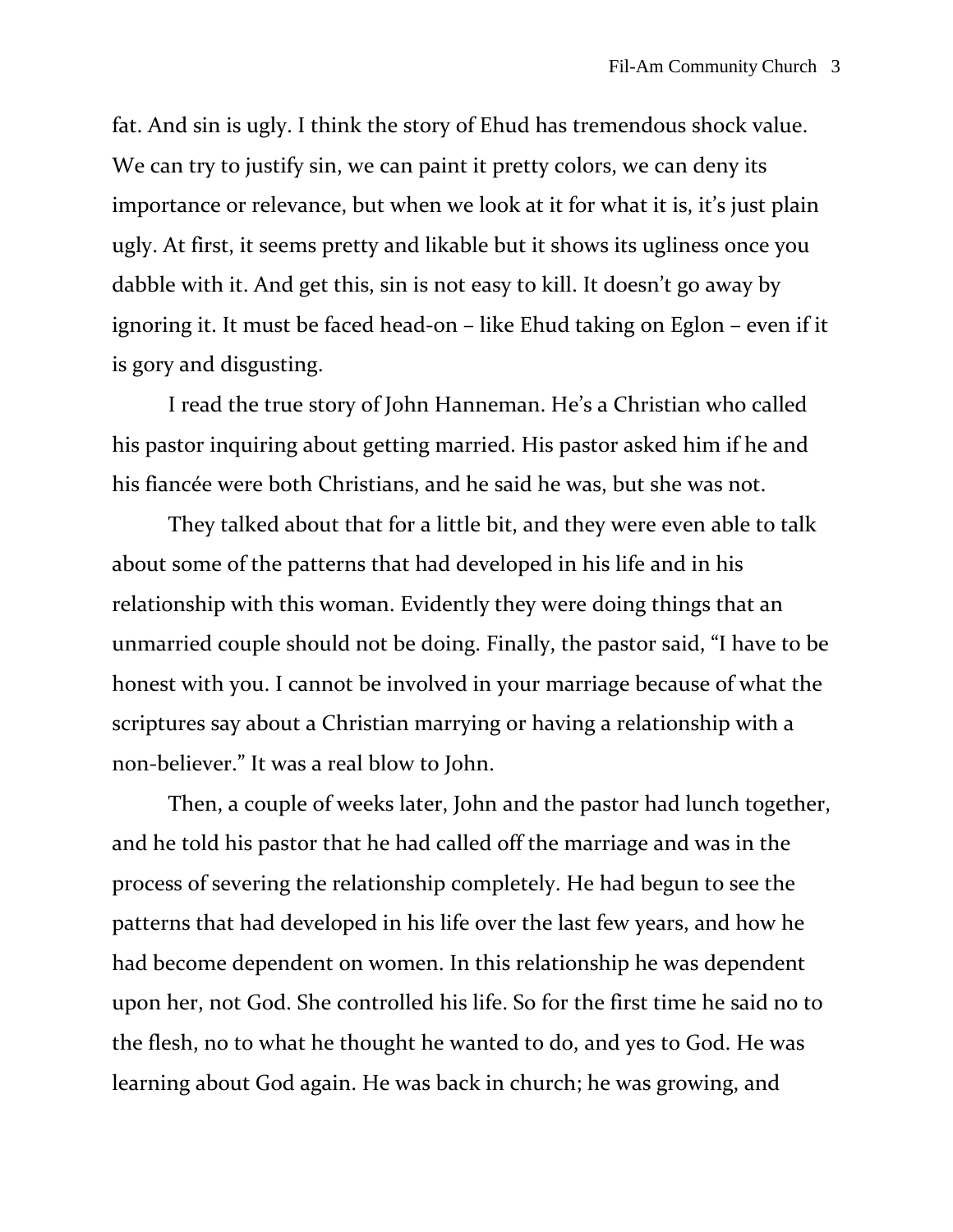becoming dependent upon God. He's in the process of being delivered and being made whole. His face was radiant, as he kept saying over and over again, "This is a very difficult thing for me to do, but it feels good." In other words, there was rest; rest had entered the land once again. He had said no to the flesh; he had said yes to God. After years of enslavement he was experiencing rest. All because he confronted sin head-on.

Now, in the story of Ehud, we also learn that people are content to stay enslaved for a long period of time. It took Israel eighteen years before they cried out to the Lord. We have to ask ourselves, why did they wait so long? Why do WE wait so long when we become addicted to patterns of sin? Perhaps because we're afraid or ashamed to face the reality or the ugliness of these patterns and addictions. Maybe we feel we're going to lose something we enjoy too much. Or maybe we're content to remain where we are and our misery becomes comfortable.

But we have a Redeemer, a Savior, a Deliverer whose name is Jesus, and he saves us from the dominion and power of sin in our lives. Whether it's been eight years or 18 years, we can cry out to the Lord today. We can turn away from sin and he will begin to free us from our enslavement to patterns and addictions. Then we see the result of coming to Christ, of turning away from our idols and having him deliver us. The result is rest and peace. God says in Isaiah 30:15, *""Only in returning to me and resting in me will you be saved.In quietness and confidence is your strength."*

After Ehud judged Israel, there was rest in the land for 80 years. Because he faced sin head on, Ehud allowed himself and his people to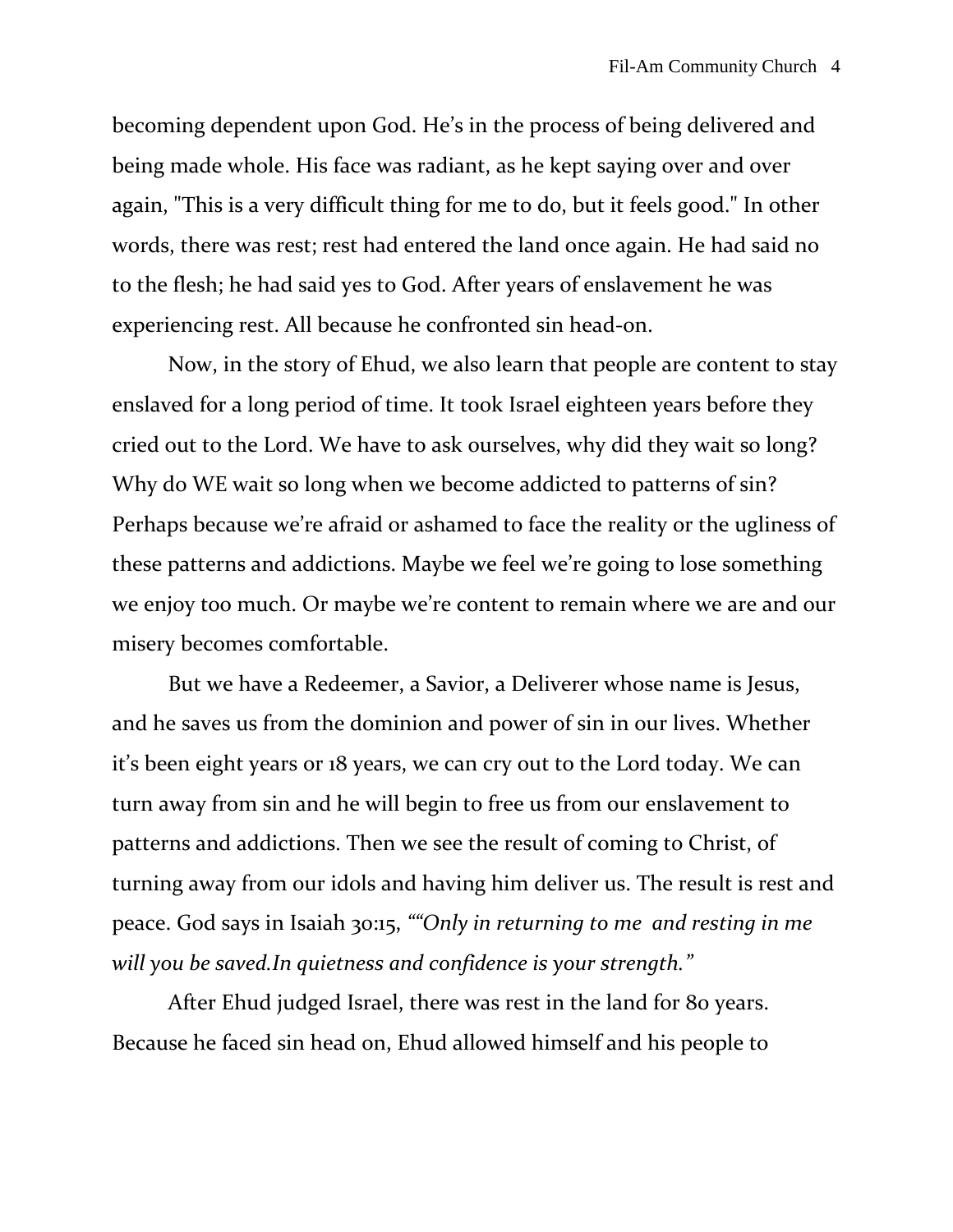experience peace like they never had before. That is what happens when we deal with sin.

Sin makes us miserable; it robs us of our sense of joy and well-being. But God gives us new life in Christ and gives us rest from our enslavement to sin. Paul writes that the wages of sin is death but the free gift of God is eternal life in Christ Jesus our Lord (Romans 6:23).

So, to become an agent of God, I must first confront the enemy which is sin. Then,

## **II. I MUST USE WHATEVER WEAPON IS GIVEN ME**

The second observation we can make about Ehud is the fact that he was left-handed. Who among you here are left-handed? They say that lefties are peculiar but creative. My wife is left-handed. That's why she's peculiar… and also creative. Do you know Ally and Eze are left-handed, too? Only Eza is right-handed like me. God is merciful.

I remember when Anabel and I got engaged eleven years ago. Naturally, we prepared the wedding invitations and being creative, Anabel designed all of them and I was pleased and I heard many people were pleased too. But during the time we were preparing those invitations I noticed something peculiar about them. When I checked some of them, I saw that the cards weren't put inside properly, like when you pull it out, it didn't come out naturally. Like this envelope. (demonstrate)

I wondered at first why this was so. All of them were done by Anabel but wondered why Anabel would arrange them that way. Until I figured out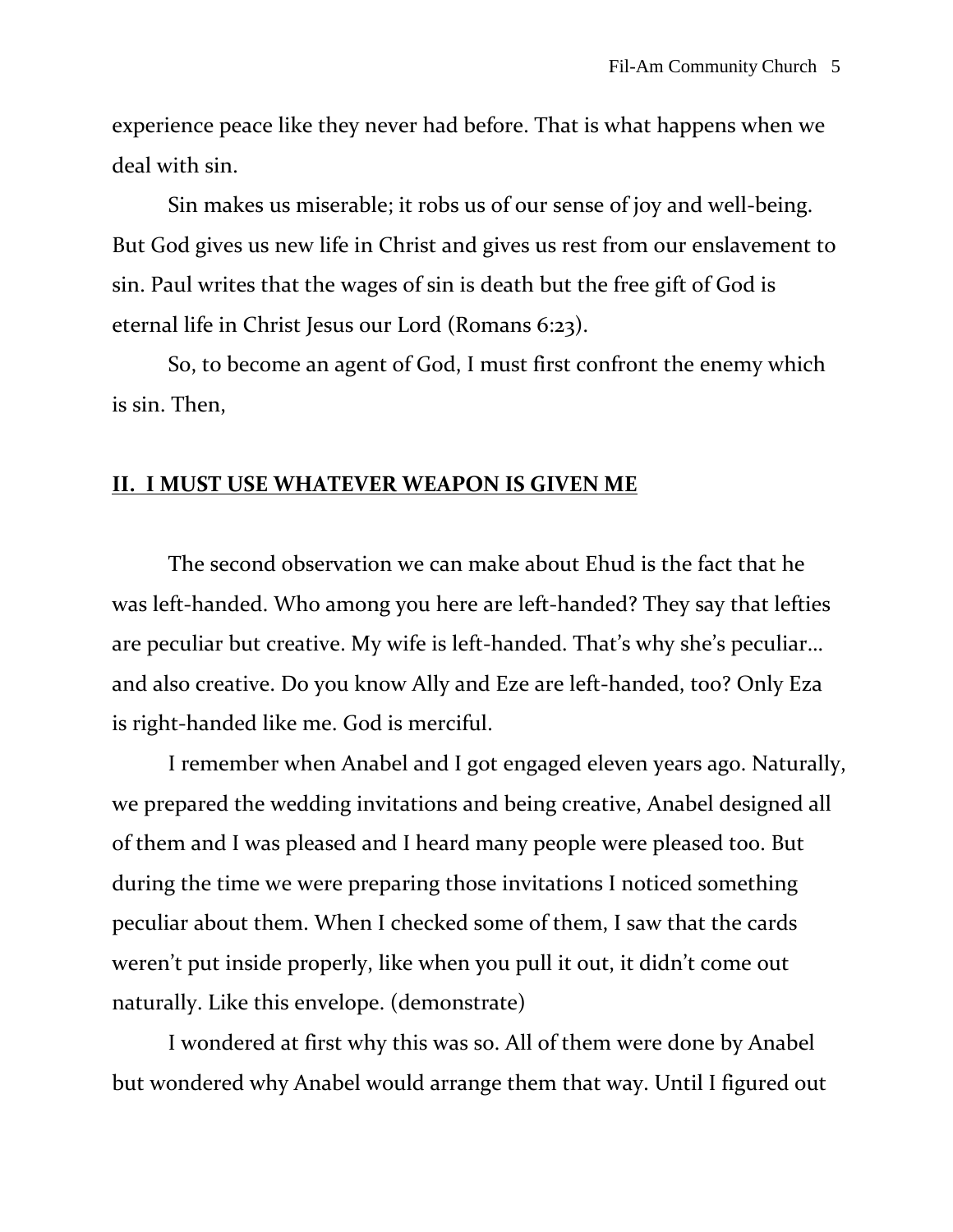that it was because she was left-handed. And so, I had to rearrange them, all 200 of them. Not really. I think there were only a few that was like that before I caught it.

Then also, in the early part of our relationship, both of us have to adjust because of a peculiar situation we always find ourselves in inside a restaurant. When we sit on a bench chair with a back like at AppleBee's, and she is on my right, we find it hard to eat because we literally rub elbows. And so, we get up and exchange seats. I have to be conscious of this whenever we eat inside a restaurant.

Anyway, let's talk about Ehud again. So he was a lefty. He was from the tribe of Benjamin. The name Benjamin means "son of my right hand". But you know what, this tribe was characterized by a large number of men who were left-handed and some of them were soldiers. In fact, in Judges 20:16, it says that out of the 26,000 fighting men of Benjamin, there were choice 700 men who could use the slingshot with great accuracy. Biblical scholars say this was a genetic trait among them.

If Ehud were alive today, he would have made it great as a baseball pitcher. As a warrior, however, during his time, it was kind of a handicap because it means apart from having a sword or other weapons that was especially made for him, it also meant wielding it in a special way. Verse 16 says that he made his own sword. That's why, perhaps, those who were lefthanded were given the slingshot instead of the sword.

In Hebrew, the literal translation of the phrase "a left-handed man" which is described of Ehud in verse 15 is actually "hindered in the right hand."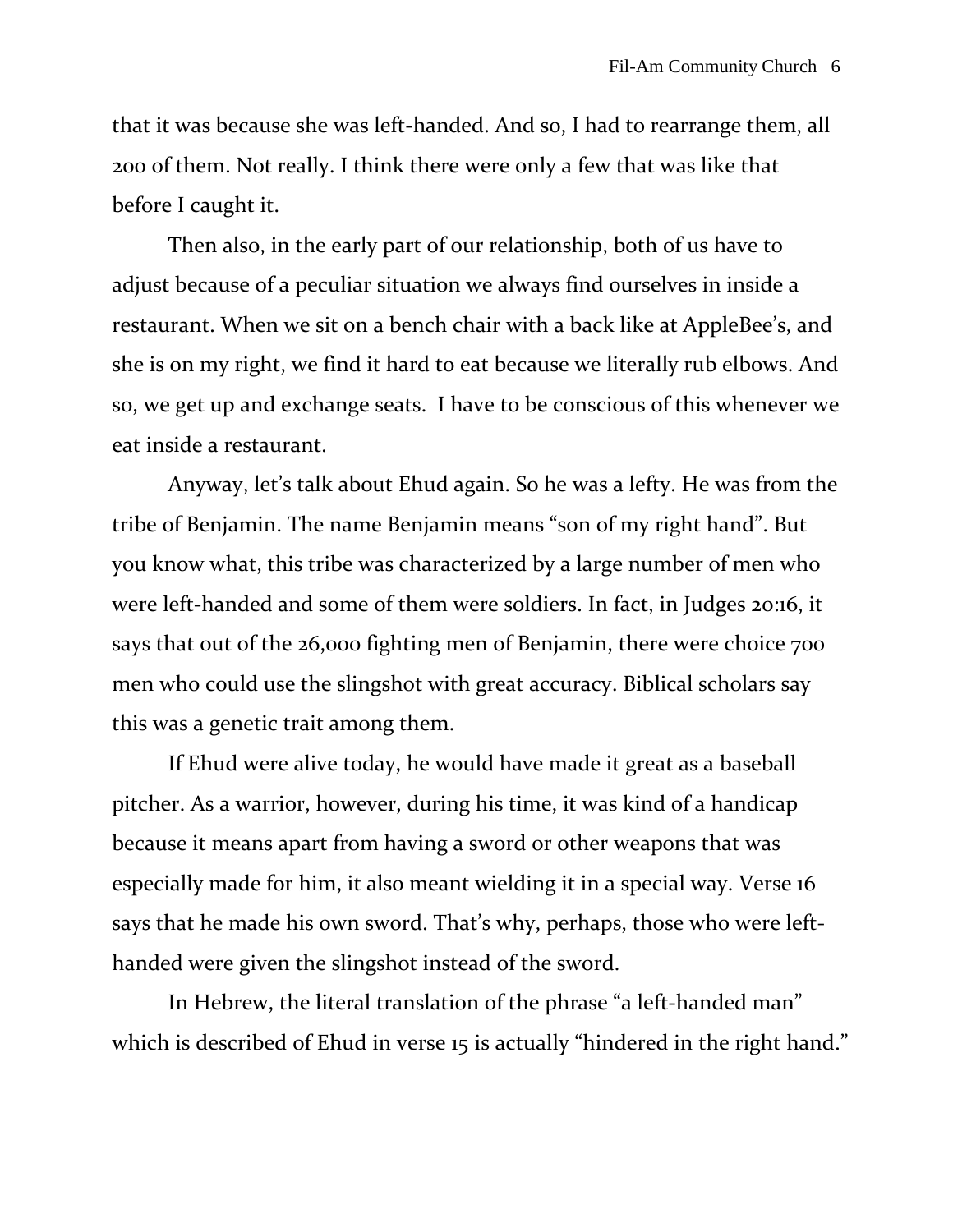Thus, Ehud was left-handed because he was "hindered in the right hand," meaning, his right hand was weak and physically limited. Perhaps, it was a birth defect. Perhaps, he suffered injury. In any case, he couldn't use his right hand as much as his left hand.

Ehud was an unlikely hero; a man who was handicapped and not wellknown. He was an underdog, an obscure person, a man whom God chose to use to his glory. Ehud could very easily have dwelt on his disability and doubted his value to God. He could very easily had passed on the opportunity of taking the tribute to Eglon and hence passing up the opportunity to deal with him. Ehud could have doubted and said, "How could God possibly use me?" Most likely, he was an expert in the use of the slingshot not the sword. But if he was going to kill Eglon, whom he was going to meet face to face, a slingshot was not the best weapon. He had to rely on God to help him use the sword. In the end, Ehud accepted his potential in God's eyes. He rested in his value to God.

We encounter these people all throughout the book of Judges. What we have here are underdogs, obscure people, men and women whom God chose to use to his glory. Like Gideon and Samson and Abimelech and other judges. Jesus was a most unlikely hero too. Isaiah says in Isaiah 53:2-3 (NIV) *2 He grew up before him like a tender shoot, and like a root out of dry ground. He had no beauty or majesty to attract us to him, nothing in his appearance that we should desire him. 3 He was despised and rejected by men, a man of sorrows, and familiar with suffering. Like one from whom men hide their faces he was despised, and we esteemed him not.*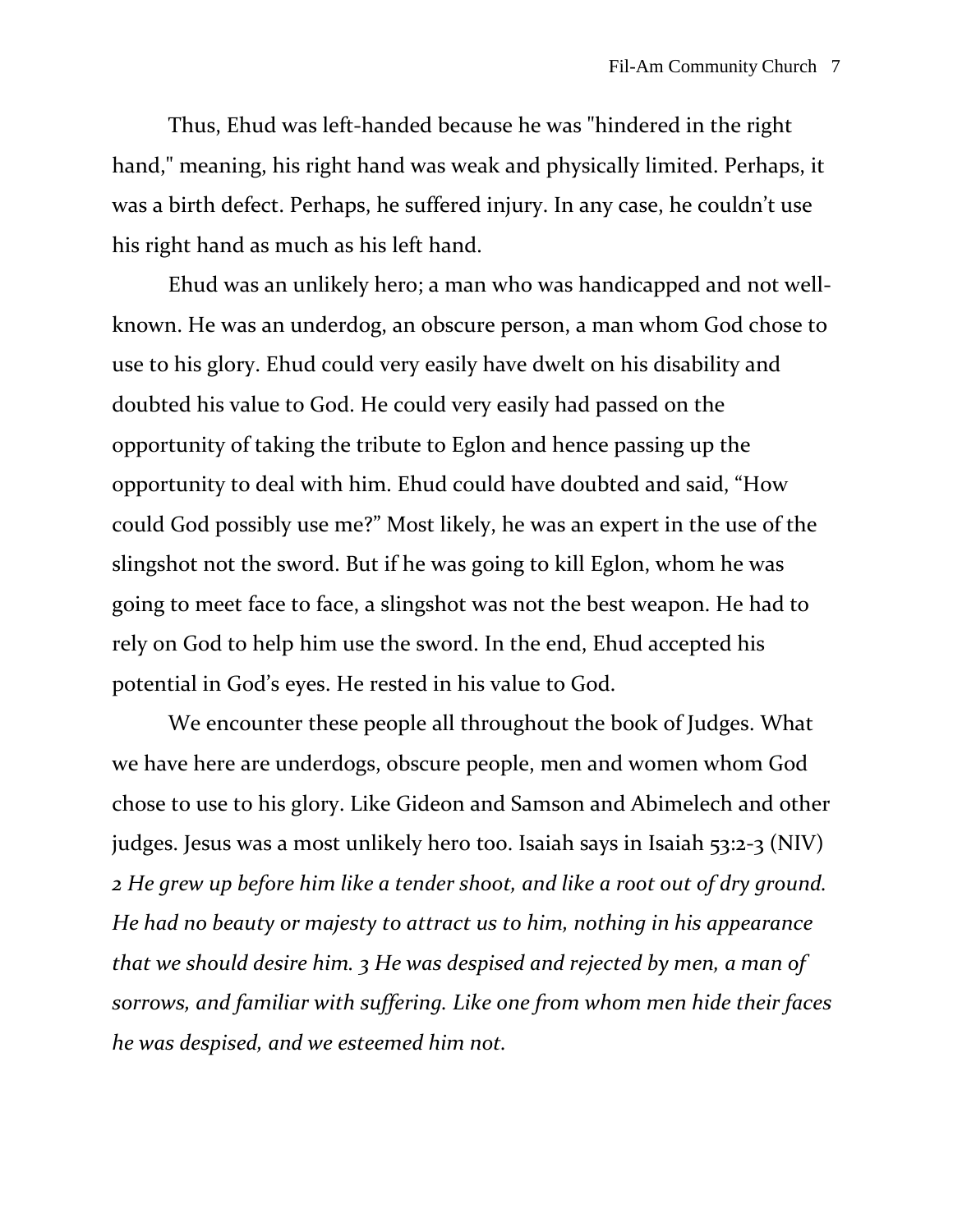Yet Jesus accomplished the single most important act in history: He died for our sins, thus becoming the greatest hero of all. No one recognized him when he came upon the scene. There was no red carpet, no fanfare. An unlikely hero.

Now here we are in Christ. We, too, might feel like underdogs; that we don't have the right credentials. Our family background is not good enough, we think. We feel we're too ordinary. We don't have what it takes. We're not as strong as Pacquiao. We're not as beautiful as Megan Young. We're not as intelligent as Steve Jobs. But our text tells us that God can use us in amazing ways. This room is filled with possible Ehuds. It doesn't matter what your family background is. It doesn't matter if you're limited in some capacity. God sees you as very much more than ordinary. He takes each one of us from our different backgrounds, with our different talents and our different gifts, and he molds us uniquely into a representation of himself. We don't have to look alike. He uses us, each one of us, in unique ways. And God is excited about how he wants to use you!

The miracle of Christianity is when God takes someone ordinary, someone just like you and me, he uses him or her to his glory. He doesn't heal all the problems or the handicaps at first. The miracle is, he uses us when we're limited. This is how he used Ehud. He takes a life that the world discards and uses it to his glory. Paul says in 1 Corinthians 1:27, *"But God chose the foolish things of the world to shame the wise; God chose the weak things of the world to shame the strong."*

Sometimes it takes only one person to motivate many to righteousness. That's what happened in Ehud's case. He was willing to go on the attack first,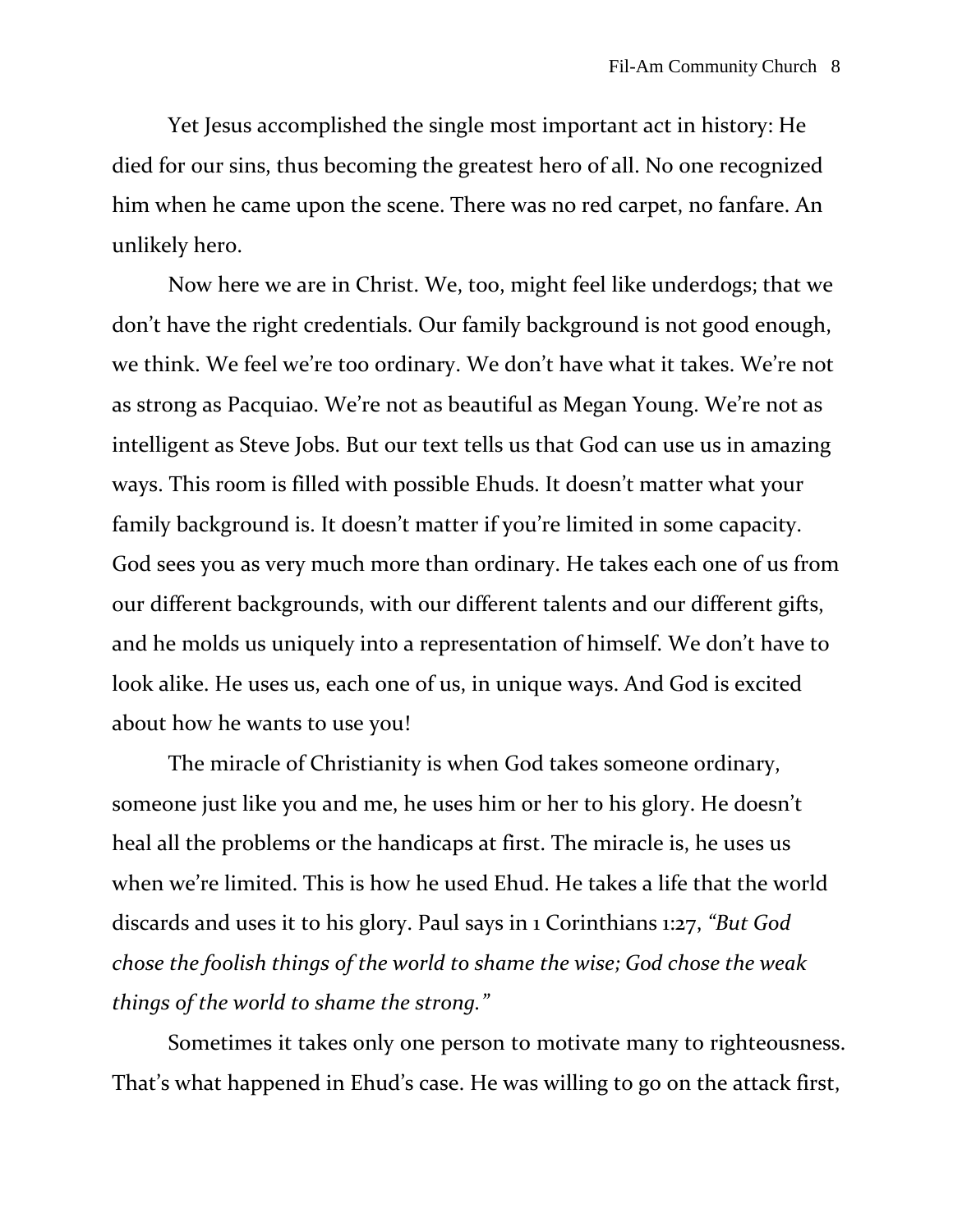but then he blew the trumpet and all of Israel joined in the battle, routing the enemy!

There may be just one person here this morning who wants to influence his or her generation for Jesus Christ. We live in similar times to the book of Judges, don't we? "Every man did what was right in his own eyes." (Judges 17:6) Our world is coming apart at the seams. Immorality and tolerance for sin is running rampant. But then there are the Ehuds. People who are willing to do whatever God wants them to do – using whatever God has given them to use.

Do you believe that about yourself? Do you believe that God can use you in these ways, that you're valuable and important to him and that you can make a difference?

A little boy was heard talking to himself as he walked across the backyard, baseball cap in place, ball and bat in his hands. "I am the greatest hitter in the world," he said. He threw the ball up, swung and missed. "Strike one," he said. But again, he told himself, "I am the greatest hitter ever." He threw the ball up again, swung and missed. He looked at the ball, and at the bat, and said, "I'm the greatest hitter that ever lived." He threw the ball up again and swung and missed a third time. This time he said, "Wow! Strike three! What a pitcher! I'm the greatest pitcher in the world!"

God thinks you're great at something. You may not be what you envisioned, but you're great in his eyes. He sees your heart; he knows your potential. He will take you, with your limitations and weaknesses, and use you to his glory. But are you willing, like Ehud did, to accept your potential in God's eyes?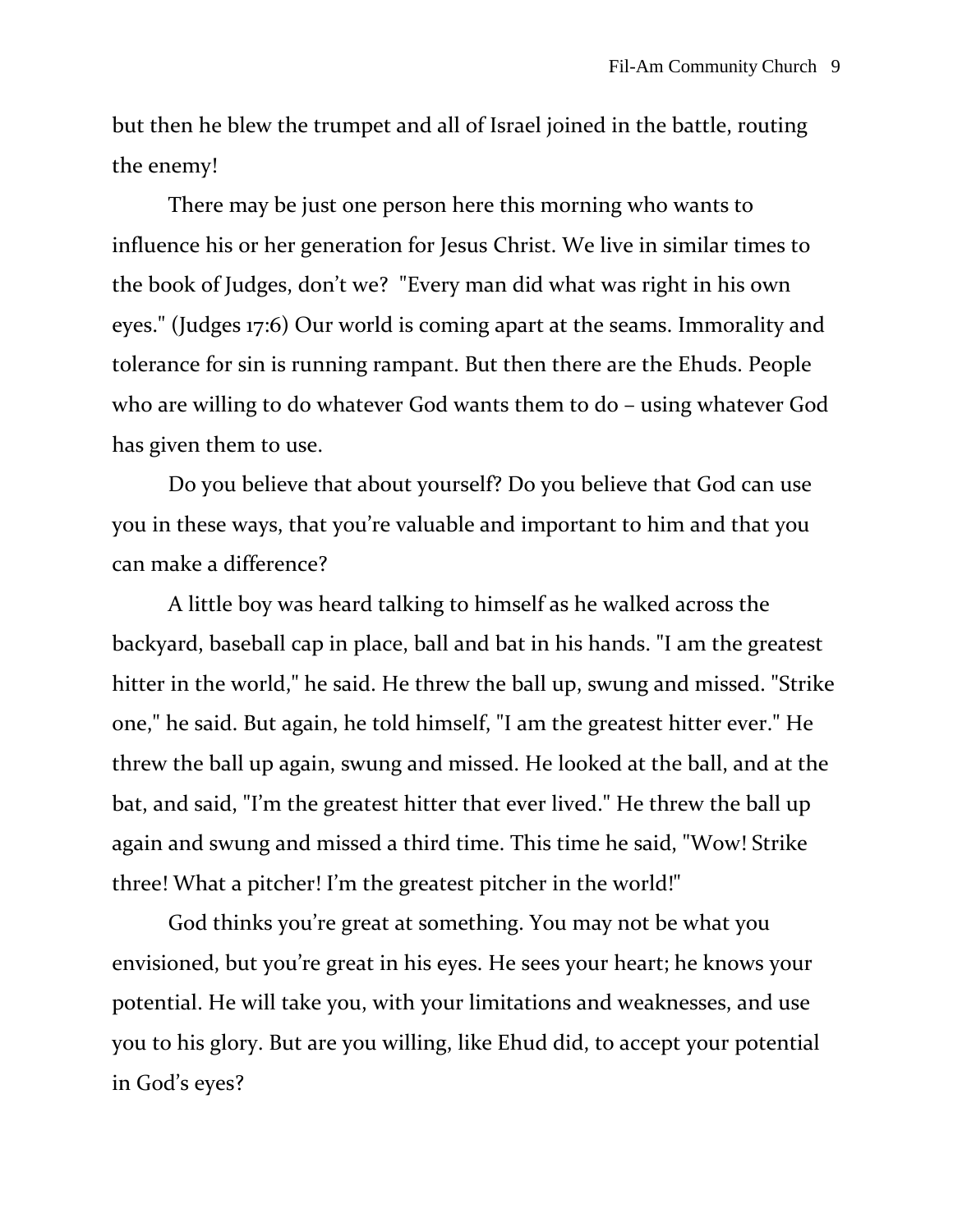To become an agent of God, I must confront the enemy, I must use whatever weapon is given me, and

## **III. I MUST HAVE FAITH IN MY COMMANDING OFFICER**

What allowed Ehud to have the victory, to serve God and to be used by God, was not his own strength, but his faith in God. He believed in God. God was his commanding officer. He was just obeying orders. He didn't ask any questions. What was it that Ehud said to Eglon? "*I have a message from God for you"* (v. 20). Certainly, this gained the ear of the king but it was also something Ehud firmly believed in – the message was the sword and the sword was God's swift judgment on Eglon and deliverance from the Moabites. And then listen carefully to Ehud's words to the Israelites when calling them to battle, in verse 28 (NIV), *28 "Follow me," he ordered, "for the LORD has given Moab, your enemy, into your hands."* 

*So they followed him down and, taking possession of the fords of the Jordan that led to Moab, they allowed no one to cross over."*

Can we trust God the way Ehud trusted him?

There was this guy who had a problem trusting God.

Me: God, can I ask You a question?

God: Sure.

Me: Promise you won't get mad?

God: I promise.

Me: Why did you let so much stuff happen to me today?

God: What do you mean?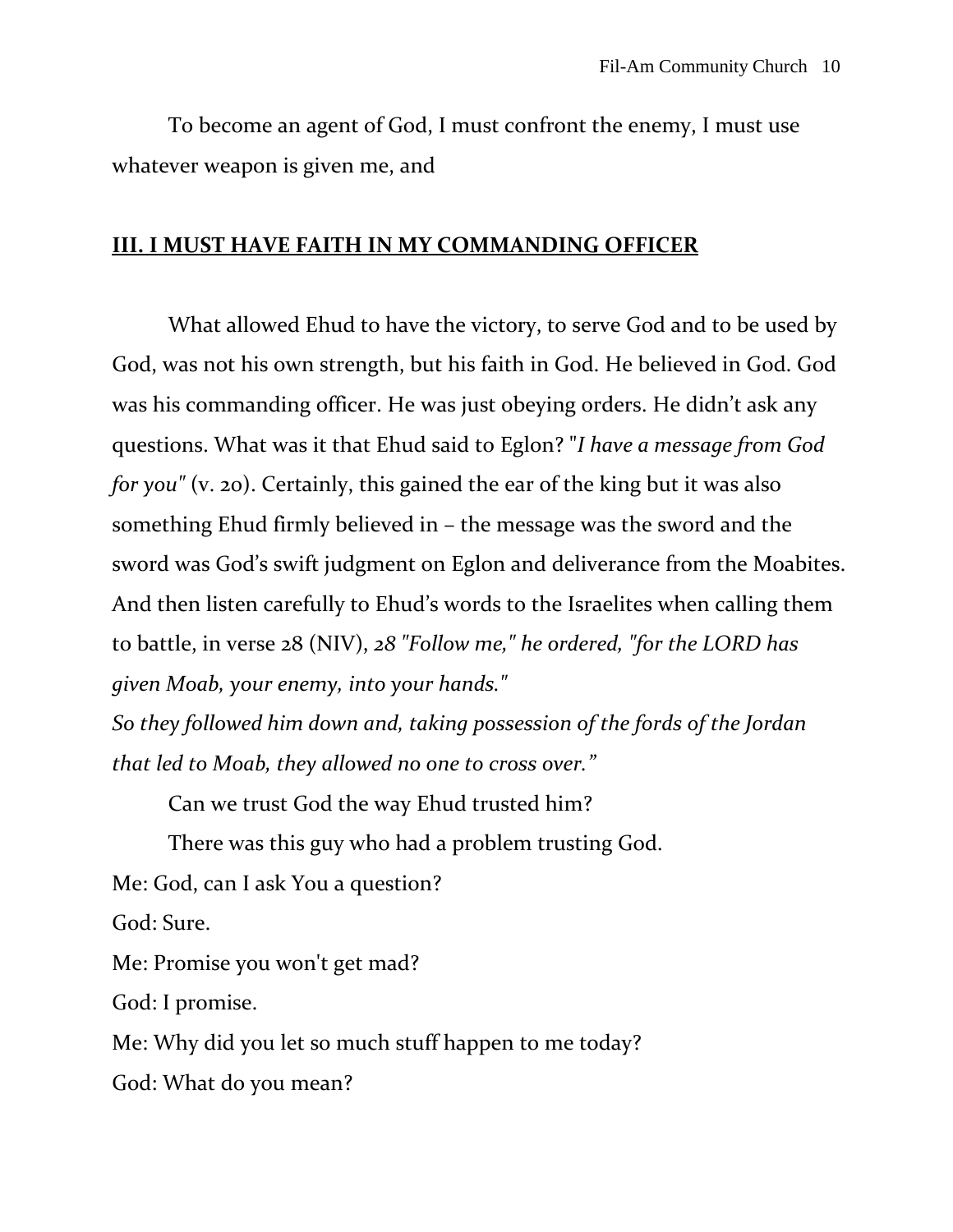Me: Well, I woke up late.

God: Yes.

Me: My car took forever to start.

God: Okay.

Me: At lunch they made my sandwich wrong and I had to wait.

God: Hmmm.

Me: On the way home, my cell phone went DEAD, just as I was answering a call.

God: All right.

Me: And on top of it all, when I got home, I just want to soak my feet in my new foot massager and relax. BUT it wouldn't work!!! Nothing went right today! Why did You do that?

God: Let me see, the devil wanted to give you a very bad dream so you wouldn't wake up. I had to send one of my angels to battle him for your life. I let you sleep through that.

Me (humbled): OH

GOD: I didn't let your car start because there was a drunk driver on your route that would have hit you head-on if you were on the road.

Me: I see.

God: The person who made your sandwich today was sick and I didn't want you to catch what he has. Or you'd miss work the whole week.

Me (embarrassed): Okay

God: Your phone went dead because the person that was calling was your old flame and I didn't want you to rush in where even angels fear to tread. Imagine what it would do to your family.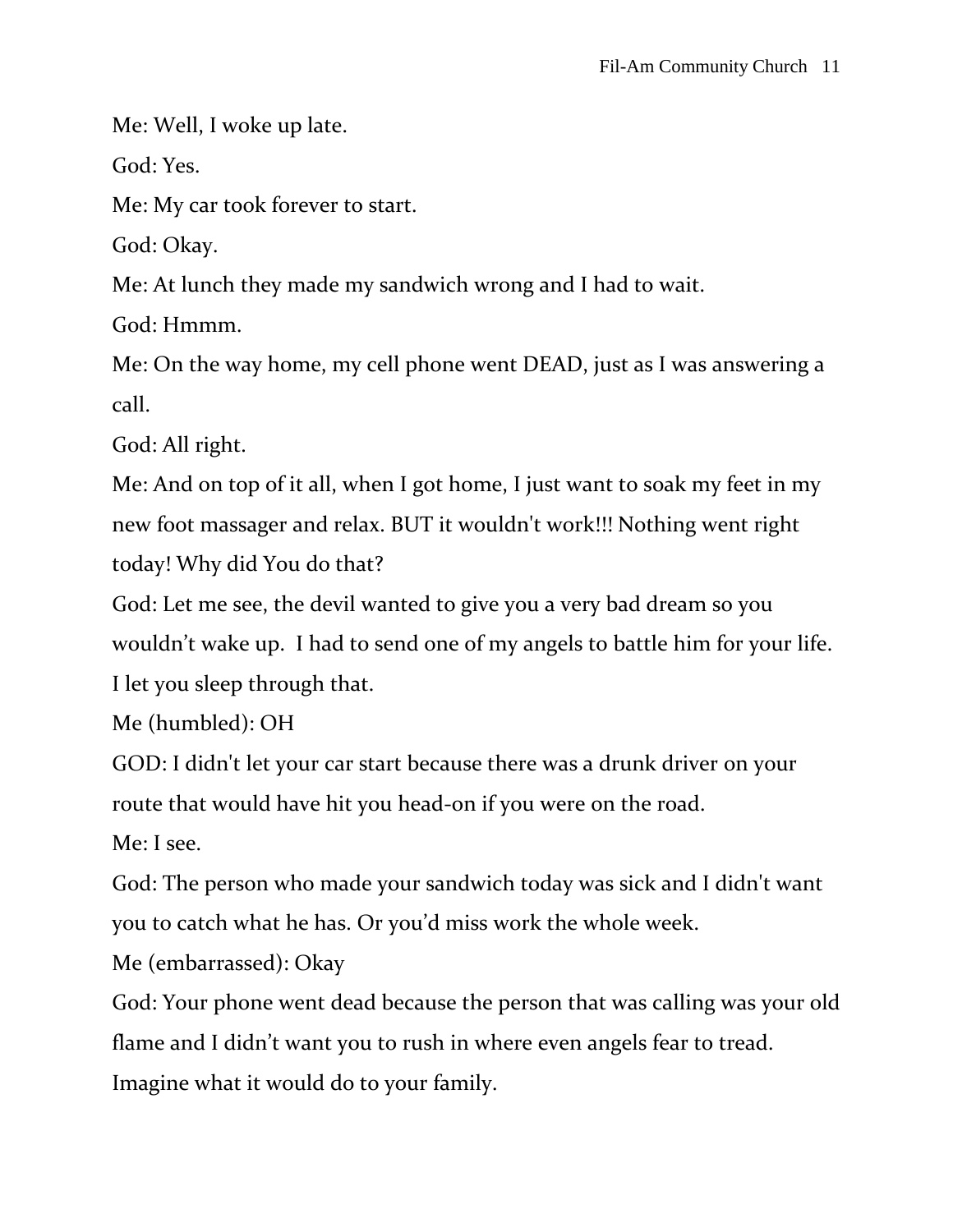Me (softly): I see, God.

God: Oh and that foot massager, it had a shortage that was going to electrocute you, so I stopped it from turning on.

Me: I'm sorry, God.

God: Don't be sorry. Just learn to trust me, in all things , the good and the bad.

Me: I will trust You.

God: And don't doubt that my plan for your day is always better than your plan.

Me: I won't God. And let me just tell you God, thank you for everything today.

God: You're welcome child. It was just another day being your God and I love looking after my children.

So, we just trust God. We don't see the whole picture. But he does.

Isaiah 55:8, 9 (ESV) says, "For my thoughts are not your thoughts, neither are your ways my ways, declares the Lord.

9 For as the heavens are higher than the earth,

so are my ways higher than your ways

and my thoughts than your thoughts."

Now, notice, too, that Ehud did not take any credit for anything but gave God all the glory. He recognized and had faith in the ability and resources of God at work in his life.

The thing that allows us to have victory in our lives, to serve God and to be used by God, is not our own strength, or our list of credentials, but it is our faith in God through Christ. Paul writes in 2 Corinthians 3:5 (NLT), *"It is not*